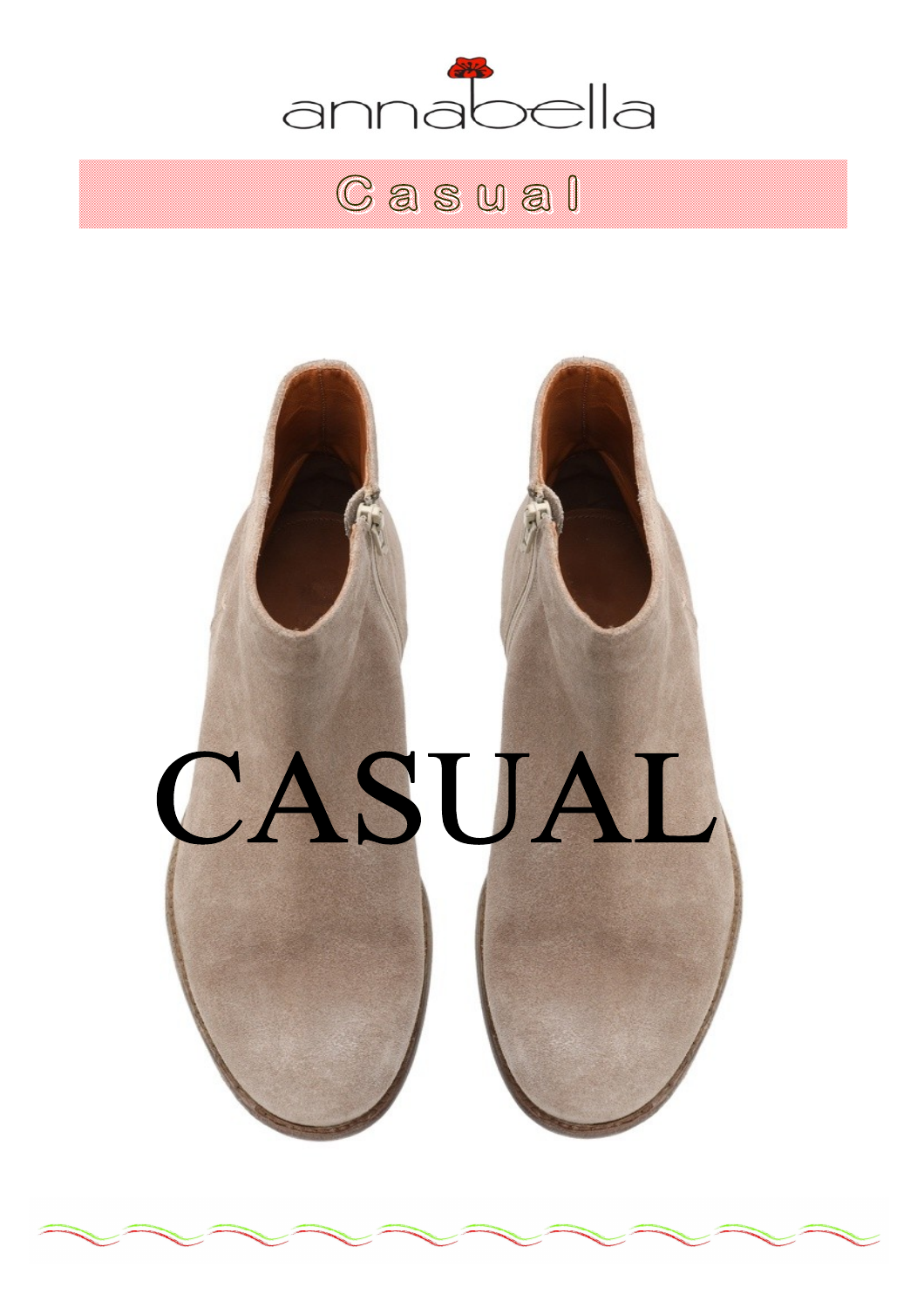

# 2025 **CLAVION**



| Upper - SUEDE    |  |
|------------------|--|
| Color • NERO     |  |
| Lining · Leather |  |
| Sole · Syntetic  |  |
|                  |  |

# 2025 **CLAVION**



| Upper - SUEDE    |  |
|------------------|--|
| Color • GREY     |  |
| Lining • Leather |  |
| Sole • Syntetic  |  |
|                  |  |

# 2025 **CLAVION**



| Upper · SUEDE    |  |
|------------------|--|
| Color • TDM      |  |
| Lining · Leather |  |
| Sole · Syntetic  |  |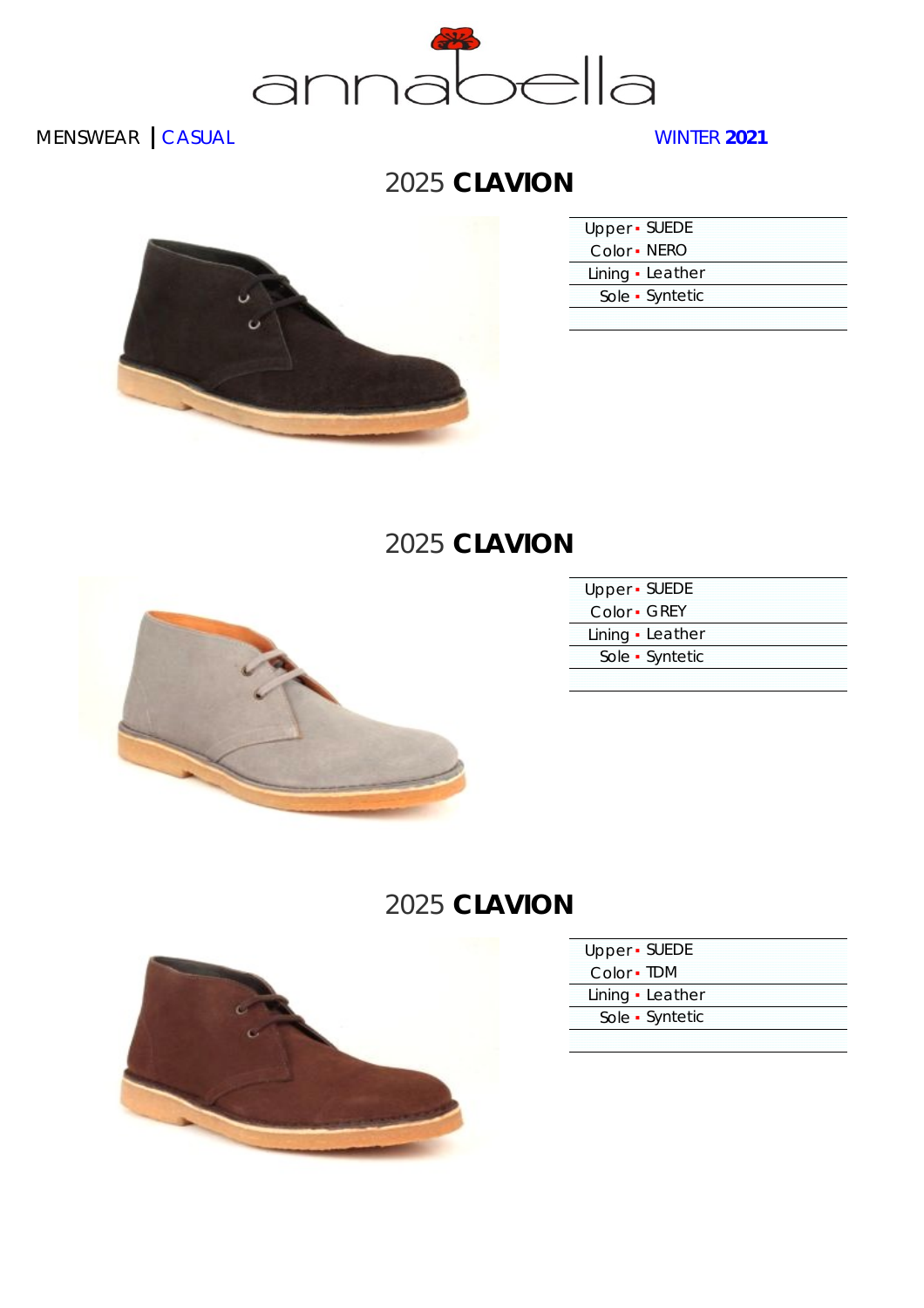

# 2074 **CLAVION**



| Upper · SUEDE    |  |
|------------------|--|
| Color - TDM      |  |
| Lining · Leather |  |
| Sole • Syntetic  |  |
|                  |  |

## 2074 **CLAVION**



| Upper - SUEDE    |  |
|------------------|--|
| Color • NERO     |  |
| Lining • Leather |  |
| Sole • Syntetic  |  |
|                  |  |

# 7845 **DEGAS**



| Upper • Velour |  |
|----------------|--|
|----------------|--|

Color ▪ 9012 /T535 /BLU

Lining • Textile

Sole ▪ Synthetic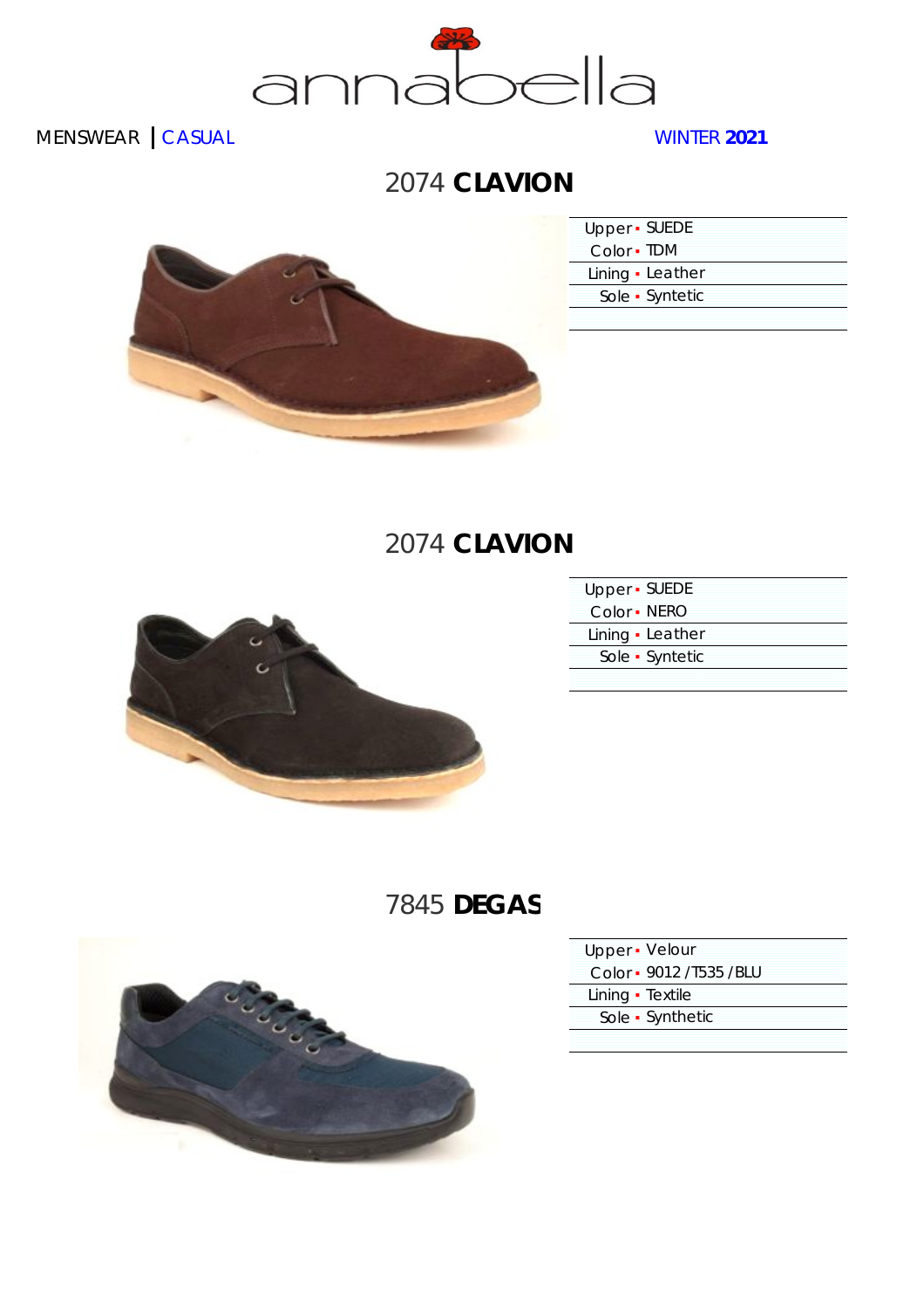

# 7848 **DEGAS**



| Upper • Velour          |  |
|-------------------------|--|
| Color - 172 /NERO /NERO |  |
| Lining · Textile        |  |
| Sole • Synthetic        |  |
|                         |  |

# 7848 **DEGAS**



| Upper - Nabuk                     |  |
|-----------------------------------|--|
| Color - 9204 / 1828 / 1320 / EL41 |  |
| Lining • Textile                  |  |
| Sole • Synthetic                  |  |
|                                   |  |

# 7834 **ELDRED**



| Upper · Velour            |  |
|---------------------------|--|
| Color - 172 / NERO / NERO |  |
| Lining · Textile          |  |
| Sole • Synthetic          |  |
|                           |  |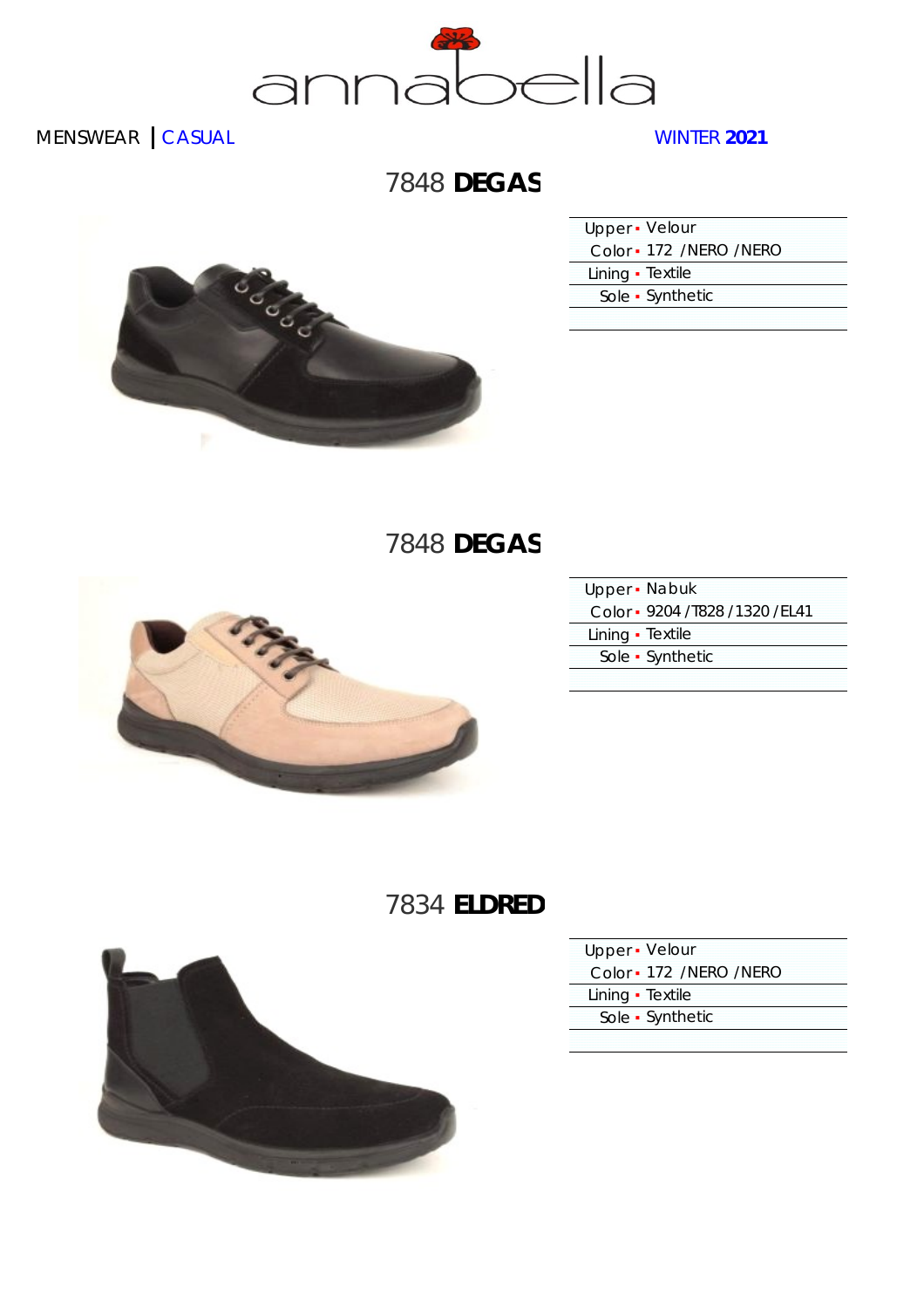

7834 **ELDRED**



| Upper - Vitello  |                    |
|------------------|--------------------|
|                  | Color - NERO /NERO |
| Lining • Textile |                    |
|                  | Sole • Synthetic   |
|                  |                    |

# 7170 **FOLGER**



| Upper - VITELLO         |  |
|-------------------------|--|
| Color - NERO /NERO /172 |  |
| Lining • Synthetic      |  |
| Sole • Syntetic         |  |
|                         |  |

## 6489 **HERMAN**



- Upper · Peers
- Color 5100 /1376
- Lining Textile
- Sole Synthetic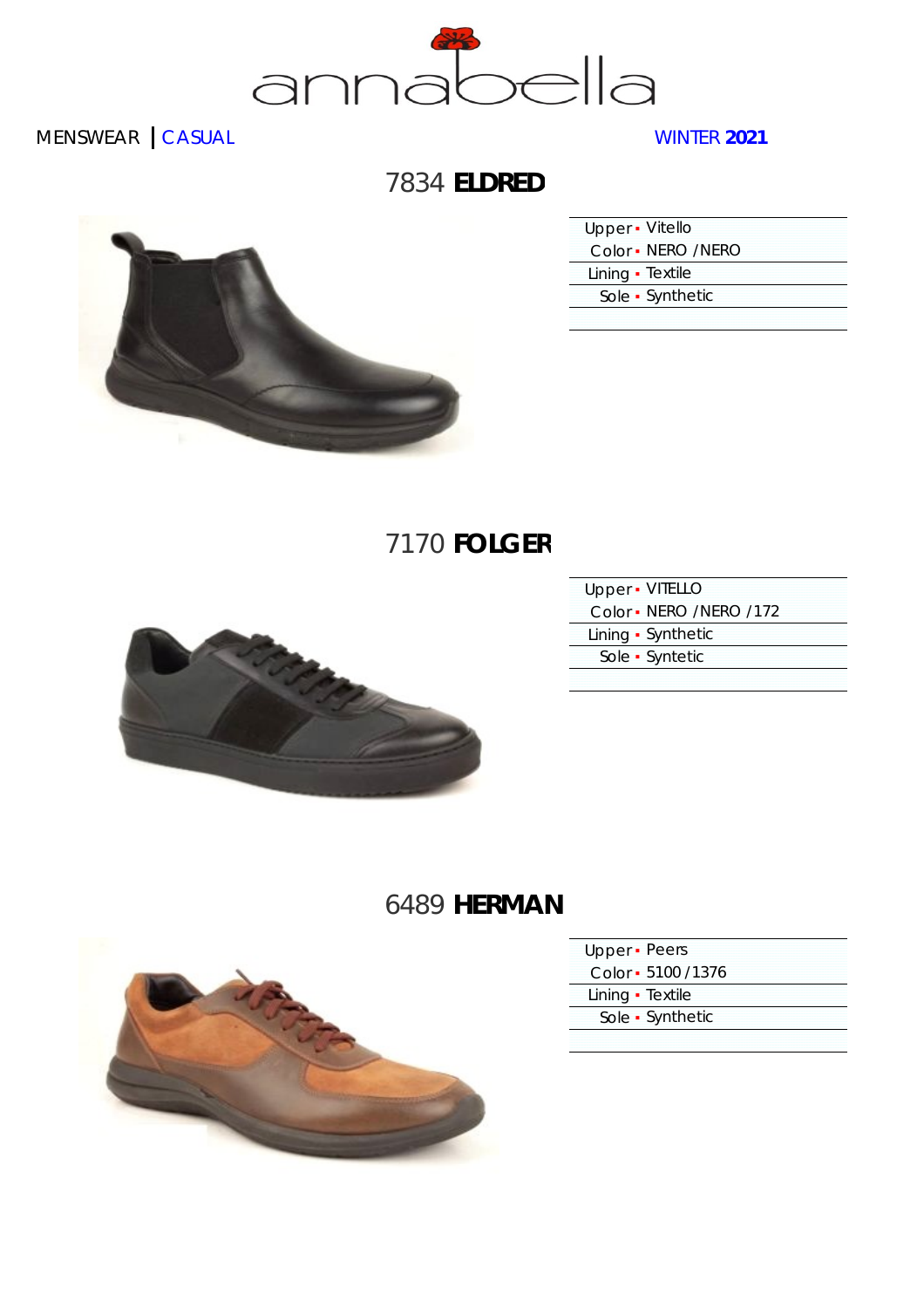

## 6696 **HERMAN**



| Upper · Guanto   |  |
|------------------|--|
| Color • NERO     |  |
| Lining · Textile |  |
| Sole • Synthetic |  |
|                  |  |

#### 6697 **HERMAN**



| Upper · Guanto   |                  |
|------------------|------------------|
| Color • NERO     |                  |
| Lining • Textile |                  |
|                  | Sole • Synthetic |
|                  |                  |

## 6883 **MAVERIK**



| Upper · Guanto   |  |
|------------------|--|
| Color • NERO     |  |
| Lining · Textile |  |
| Sole · Synthetic |  |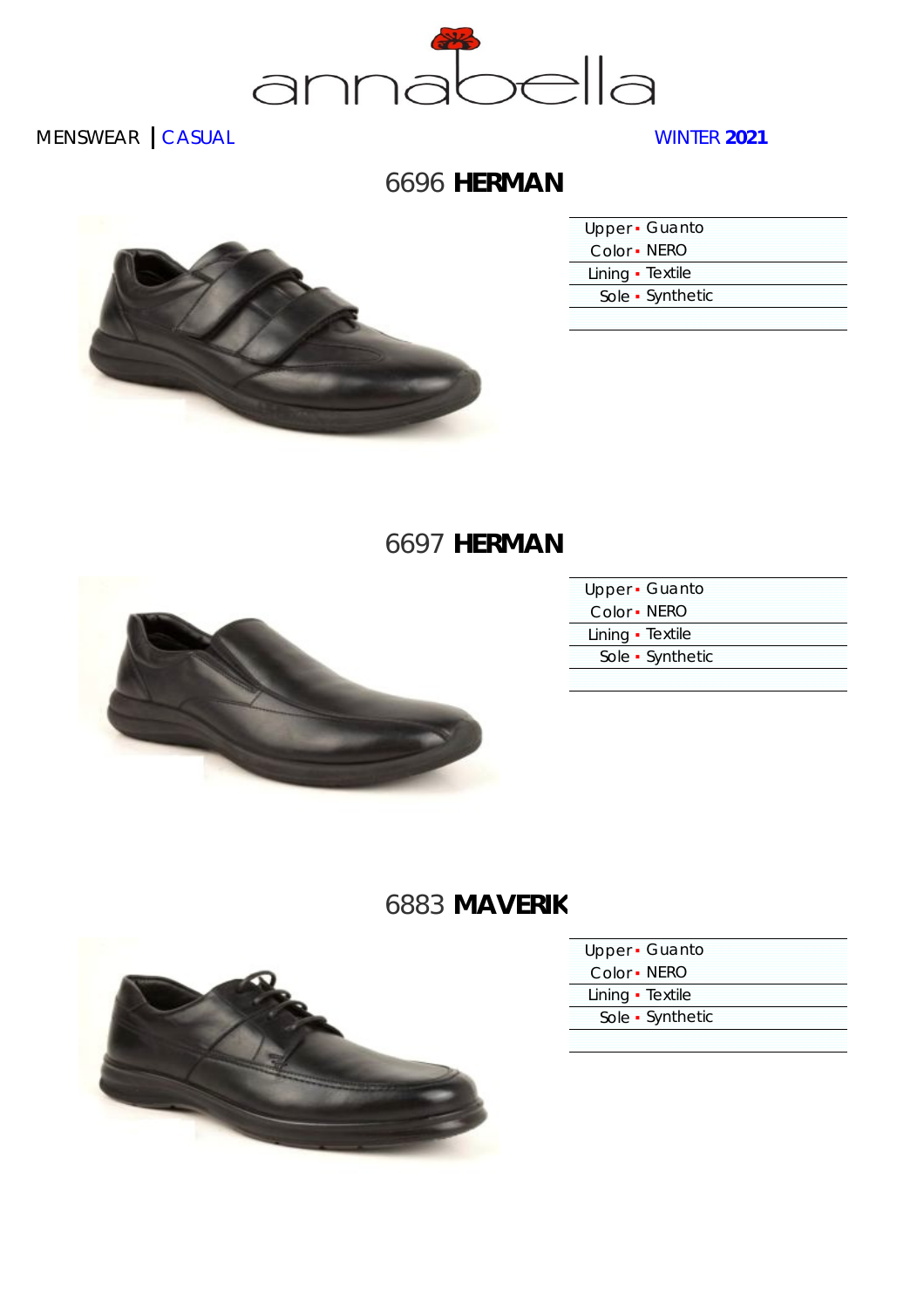

## **MAVERIK** 6883



| Upper - Jan      |  |
|------------------|--|
| Color • 2410     |  |
| Lining · Textile |  |
| Sole • Synthetic |  |
|                  |  |

#### **MAVERIK** 6954



| Upper · Jan      |  |
|------------------|--|
| Color - 2411     |  |
| Lining · Textile |  |
| Sole • Synthetic |  |
|                  |  |

# 7940 **MILEY**



| Upper · VITELLO         |
|-------------------------|
| Color - NERO /NERO /172 |
| Lining · Leather        |
| Sole • Rubber           |
|                         |